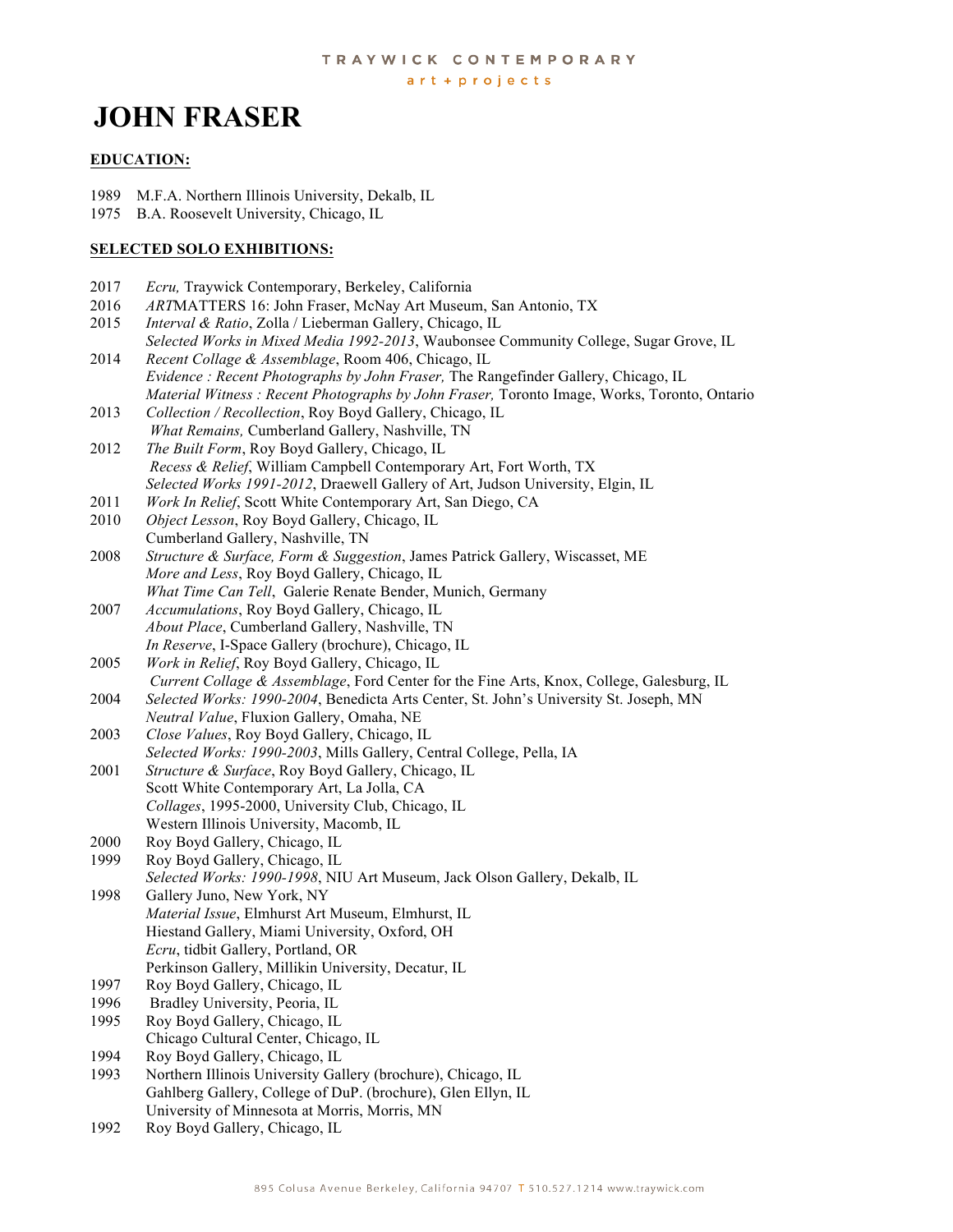#### **SELECTED SOLO EXHIBITIONS, cont.:**

- 1991 Roy Boyd Gallery, Chicago, IL Susan Cummins Gallery, Mill Valley, CA
- 1990 Mitchell Museum, Mt. Vernon, IL
- 1989 Susan Cummins Gallery, Mill Valley, CA Noyes Cultural Arts Center, Evanston, IL
- 1988 Paper Press Gallery, Chicago, IL
- 1986 Iowa State University, Ames, IA
- 1985 University of Illinois, Chicago, IL

#### **SELECTED GROUP EXHIBITIONS:**

- 2017 *What Lies Beneath, Collage & Assemblage* (12-Person), The Old Jail Art Center, Albany, TX *Recent Acquisitions to the Permanent Collection*, University Galleries, Illinois State University, Normal, IL
- 2016 *Close Readings : American Abstract Art from the Vanderbilt University Fine Arts Gallery Collection*,Nashville, TN  *Framed Occurrences* (3-person), O'Connor Gallery, Dominican University, River Forest, IL *Artist Select* (12-person), Cumberland Gallery, Nashville, TN *PhotoSpiva 2016*, Spiva Center for the Arts, Joplin, MO. Juror: Sean Kernan *PhotoMidwest 2016,* Overture Center for the Arts, Madison, WI
- 2015 *Work On & With Paper,* Galerie Renate Bender, Munich, Germany  *33rd Annual Juried Membership Exhibition*, Houston Center for Photography, Houston, TX Juror: Russell Lord, Freeman Family Curator of Photographs, New Orleans Museum of Art  *Recycled, Repurposed, Reborn – Collage & Assemblage,* McNay Art Museum, San Antonio, TX  *Body, Image, Form*, Rockford University Art Gallery, Rockford, IL *Framing Photography*, Beard & Weil Gallery, Wheaton College Photography Biennial. Norton, MA. Juror: Kristin Gresh, Assistant Curator of Photography Museum of Fine Arts, Boston, MA *Photospiva 2015*, Spiva Center for the Arts, Joplin, MO. Juror: Shannon Thomas Perich, Curator, Photographic History Collection, Smithsonian
- 2014 *Whodunit? Gallery Artists: Works On Paper*, Cumberland Gallery, Nashville, TN  *Traces of Creation, Recent Acquisitions*, at Hafnarborg, The Hafnafjordur Centre of Culture and Fine Art, Hafnarfjordur, Iceland  *Art=Text=Art: Works by Contemporary Artists from the Sally and Wynn Kramarsky Collection,* UB Anderson Gallery, University at Buffalo, New York  *Simply Drawn : Gifts from the collection of Wynn Kramarsky,* Columbus Museum, Columbus, GA *Small Pleasures III* (8-person), Foster Art Center, Austin College, Austin, TX *Summer Selections : Gallery Artists*, Cumberland Gallery, Nashville, TN
- 2013 *40 for 40: Recent Gifts to the Permanent Collection,* Art Museum of South Texas, Corpus Christi, TX  *Art=Text=Art, Works by Contemporary Artists,* Hafnarborg, The Hafnafjordu, Centre of Culture and Fine Art Hafnarfjordur, Iceland  *Wall Reliefs* (7 person), Roy Boyd Gallery, Chicago, IL  *Minimal Intervention* (7 person), Pavel Zoubok Gallery, New York, NY  *Papierwelten II – World of Paper II*, Galerie Renate Bender, Munich, Germany. (6-person, brochure) *Majority Rules*, McNay Art Museum, San Antonio, TX (12-person, brochure)

 *Brave New World: The Art of the Book in the Digital Age*, Cedarhurst Center for the Arts, Mt. Vernon, IL *Remix: Selections from the International Collage Center*, Katonah Museum of Art, Katonah, NY 2012 *Views X: Paper and More* (6 person), Curated by Renate Bender, QuadrART, Dornbirn, Austria

 *Art=Text=Art, Selections from the Kramarsky Collection*, Zimmerli Art Museum, Rutgers University, New Brunswick, NJ

 *Remix: Selections from the International Collage Center*, Daum Museum of Contemporary Art, Sedalia, MO (catalog)

*Summer Selections*, Cumberland Gallery, Nashville, TN

2011 *Building the Collection: Lino Tagliapietra,* Arkansas Art Center, Little Rock, AR  *Allure: the Power of Subtle Attraction*, William Campbell Contemporary Art, Fort Worth, TX *Art=Text=Art : Works by Contemporary Artists,* from the Sally & Wynn Kramarsky Collection. University of Richmond Museum, Richmond, VA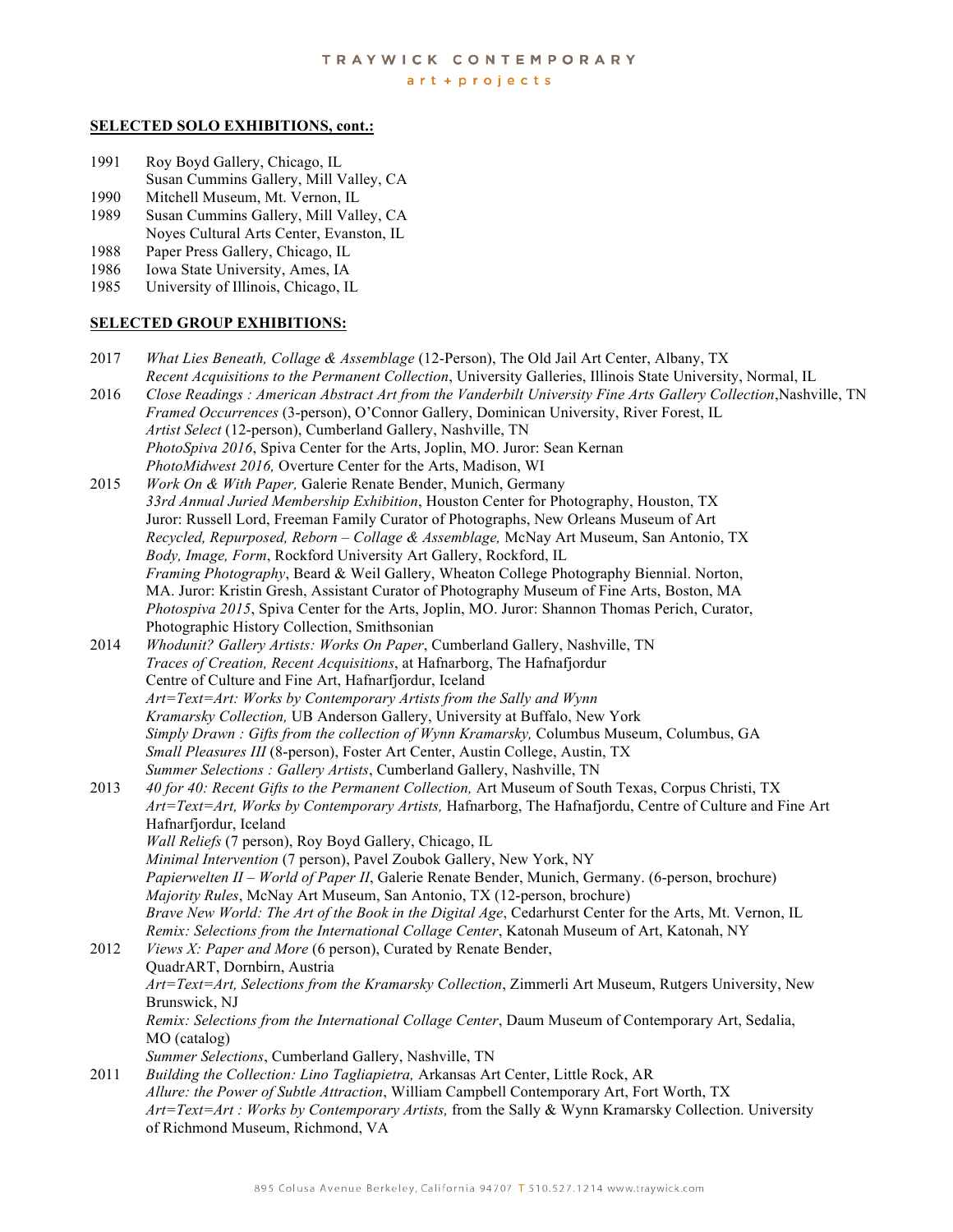#### art + projects

## **SELECTED GROUP EXHIBITIONS, cont.:**

| 2011 | Remix: Selections from the International Collage Center, Samek Art Gallery, Bucknell University, Lewisburg, PA<br>Group Sculpture Exhibition, Roy Boyd Gallery, Chicago, IL |
|------|-----------------------------------------------------------------------------------------------------------------------------------------------------------------------------|
|      | Drawn/Taped/Burned: Abstraction on Paper, Katonah Museum of Art, Katonah, NY<br>The Matter of Words, Brigham Young University Museum of Art, Provo, UT                      |
|      | Papier, Cumberland Gallery, Nashville, TN                                                                                                                                   |
| 2010 | Normal Editions Workshop Collaborative: Prints, 1976-2008                                                                                                                   |
|      | Lancaster Museum of Art, Lancaster, PA                                                                                                                                      |
|      | Selections From The Permanent Collection, Illinois State University Gallery, Normal, IL                                                                                     |
|      | Human / Nature: Landscapes Real and Imagined, University of Alberta Museums, Gallery A, Edmonton,                                                                           |
|      | Alberta, Canada                                                                                                                                                             |
| 2009 | Contemporary Works from the Cleve Carney Collection, Elmhurst Art Museum, Elmhurst, IL                                                                                      |
|      | The First 100 Years: Collecting Art at BYU, Brigham Young University Museum of Art, Provo, Utah                                                                             |
|      | New York/New Drawings, 1946-2007 (catalog), Museo de Arte                                                                                                                   |
|      | Contemporaneo Esteban Vicente, Segovia, Spain                                                                                                                               |
|      | Minimalist Works (5 person), Roy Boyd Gallery, Chicago, IL                                                                                                                  |
|      | The Seamless Garment (8 person), Broadbent Gallery, London, England                                                                                                         |
|      | Recent Acquisitions: Modern & Contemp., McNay Art Museum, San Antonio, TX                                                                                                   |
|      | Gallery Artist Exhibition, Roy Boyd Gallery, Chicago, IL                                                                                                                    |
|      | In Plane Sight : Wall Sculpture (5 person), Cumberland Gallery, Nashville, TN                                                                                               |
| 2008 | Sculpture in 2D : Prints & Drawings, McNay Art Museum, San Antonio, TX                                                                                                      |
|      | Papier=Kunst 6 (10 Person with catalog), Neuer Kunstverein, Aschaffenburg, Germany                                                                                          |
|      | American Art Since 1945 : In A New Light, McNay Art Museum, San Antonio, TX                                                                                                 |
|      | Tranquilities, The Asian Collection, Tokyo, Japan                                                                                                                           |
| 2007 | Papierwelten (5 person), Galerie Renate Bender, Munich, Germany                                                                                                             |
|      | Frontiers of Printmaking, Illinois State University, Normal, IL                                                                                                             |
|      | Summer Exhibition, Scott White Contemporary Art, San Diego, CA                                                                                                              |
|      | Simple Elegance, The Asian Collection, Tokyo, Japan<br>In Context- Collage & Abstraction (catalog), Pavel Zoubok Gallery, NewYork, NY                                       |
| 2006 | Sculpture (5 person), Roy Boyd Gallery, Chicago, IL                                                                                                                         |
|      | Wood & Paper, The Asian Collection, Tokyo, Japan                                                                                                                            |
|      | Building A Legacy: 1985-2007, Bemis Center for Contemporary Arts, Omaha, NE                                                                                                 |
|      | Material Difference : Soft Sculpture and Wall Works (catalog), The Chicago Cultural Center, Chicago, IL                                                                     |
|      | Connected Worlds: Asia & The Americas, The Asian Collection, Tokyo, Japan                                                                                                   |
|      | The New Collage (catalog), Pavel Zoubok Gallery, New York, NY                                                                                                               |
|      | Asian Inspiration, Robert Tobin Gallery / Asian Collection, Tokyo, Japan                                                                                                    |
| 2005 | Inaugural Exhibition, Bentley Projects/Works on Paper, Phoenix, AZ                                                                                                          |
|      | Prints from Normal Editions Workshop, West Virginia University, Morgantown, WV                                                                                              |
| 2004 | Highlights from the Permanent Collection, Northern Illinois University Art Museum, Dekalb, IL                                                                               |
|      | Departures (12 person), Carrie Secrist Gallery, Chicago, IL                                                                                                                 |
|      | By Appointment Only, Farm Art Space, Missoula, MT                                                                                                                           |
|      | Crux (3 person), Riverside Art Center, Riverside, IL                                                                                                                        |
|      | Grand Reopening, Scott White Contemporary Art, Telluride, CO                                                                                                                |
| 2003 | Art A Century Apart: 1903 & 2003 (brochure), Mississippi Museum of Art Jackson, MS                                                                                          |
| 2002 | Ingrained (4 person), Evanston Art Center, Evanston, IL                                                                                                                     |
|      | Natural Forms (5 person), Northeastern Illinois University, Chicago, IL                                                                                                     |
|      | Selected Gallery Artists: Summer, Scott White Contemporary Art, La Jolla, CA<br>16th Vicinity Biennial, Evanston Art Center, Evanston, IL                                   |
|      | Inaugural Exhibition, Scott White Contemporary Art, Telluride, CO                                                                                                           |
| 2001 | Group Show, Traywick Gallery, Berkeley, CA                                                                                                                                  |
|      | Underfoot (traveling, catalog), Dan Galeria, Sao Paulo, Brazil                                                                                                              |
| 2000 | Without Parameters, Arkansas Art Center, Little Rock, AR                                                                                                                    |
|      | Out of Line, Drawings by Illinois Artists, (catalog) Chicago Cultural Center, Chicago, IL                                                                                   |
|      | Selections from Out of Line, Union League Club, Chicago, IL                                                                                                                 |
|      | Do Not Touch, An Exploration of Delicate Obsessions, Consolidated Works Contemporary Art Center, Seattle, WA                                                                |
|      | Selected Gallery Artists: Summer, SOMA Gallery, La Jolla, CA                                                                                                                |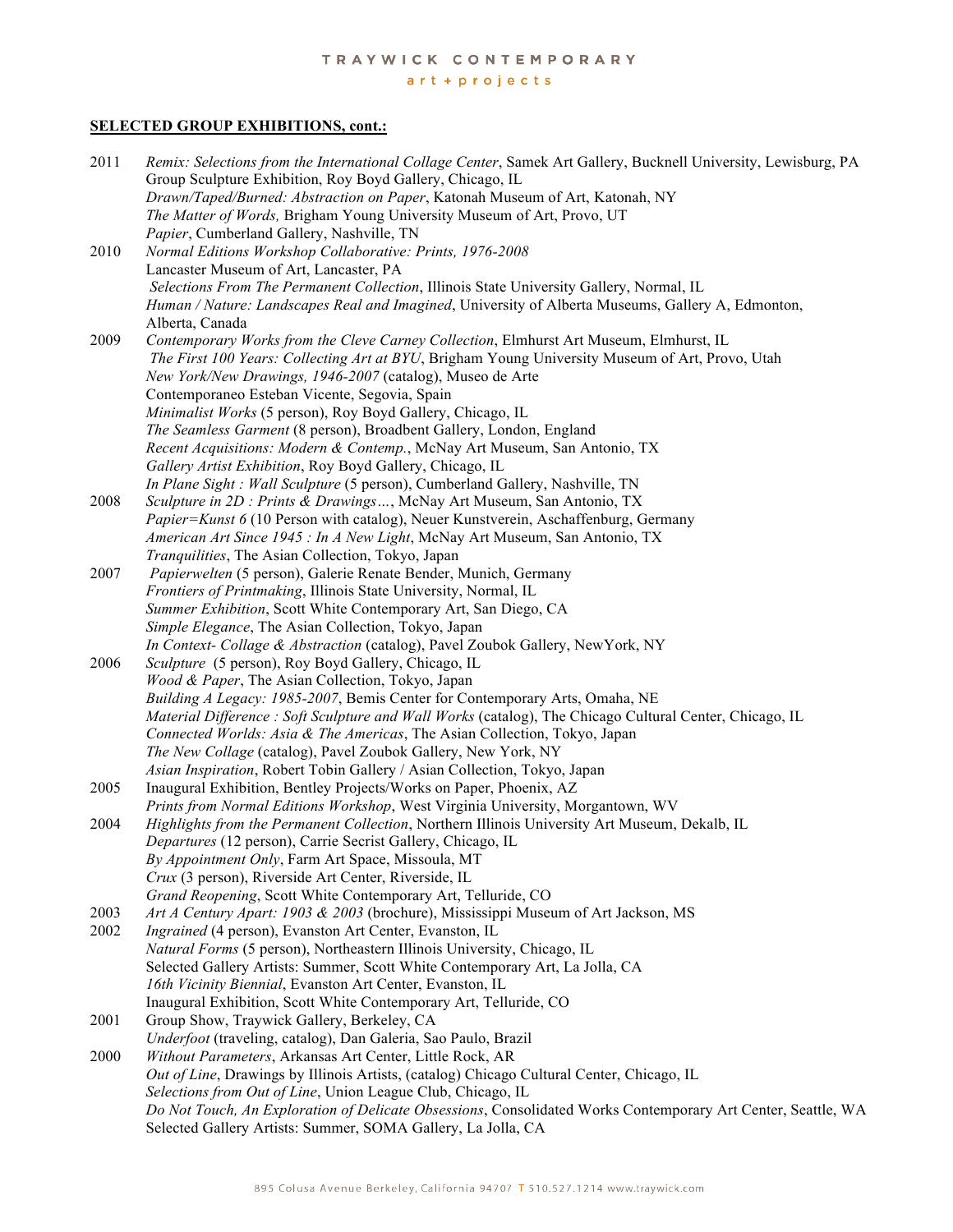#### art + projects

## **SELECTED GROUP EXHIBITIONS, cont.:**

| 2000 | Synthesis: Collage and Mixed Media, Sonnenschein Gallery, Lake Forest College, Lake Forest, IL                                           |
|------|------------------------------------------------------------------------------------------------------------------------------------------|
|      | Form Following Function, Bradley University Heuser Gallery, Peoria, IL                                                                   |
| 1999 | Work in Progress: Drawing by Direction, Colgate University, Hamilton, NY                                                                 |
|      | <i>Abstraction</i> (4 person), Roy Boyd Gallery, Chicago, IL                                                                             |
|      | Recent Acquisitions of Contemporary Art, Mississippi Museum of Art, Jackson, MS                                                          |
|      | Benziger Imagery Series, Palo Alto Art Center, Palo Alto, CA                                                                             |
|      | Small Works, Gallery Juno, New York, NY                                                                                                  |
| 1998 | American Drawing Biennial 6, Muscarelle Museum of Art, Williamsburg, VA                                                                  |
|      | In Shape (6 person with catalog), Cedar Rapids Museum of Art, Cedar Rapids, IA                                                           |
|      | Collage (5 person), Roy Boyd Gallery, Chicago, IL                                                                                        |
|      | Fraser, Molero, Ohira, Segal, Gallery Juno, New York, NY                                                                                 |
|      | Abstract: Chicago 1998 (catalog), Klein Art Works, Chicago, IL                                                                           |
|      | Selections from the Permanent Collection, Cedar Rapids Museum of Art Cedar Rapids, IA                                                    |
|      | 14th Evanston & Vicinity Biennial Exhibition, Evanston Art Center, Evanston, IL                                                          |
|      | 4 Sculptors, Roy Boyd Gallery, Chicago, IL                                                                                               |
| 1997 | Small Works, Susan Cummins Gallery, Mill Valley, CA                                                                                      |
|      | Recent Acquisitions: A Selection, Mississippi Museum of Art, Jackson, MS                                                                 |
|      | Insight (5 person), tidbit Gallery, Portland, OR                                                                                         |
|      | A Thought Intercepted: Drawings, California Museum of Art, Santa Rosa, CA                                                                |
|      | Figuratively Speaking: Recent Acquisitions, Bradley University, Hartman Gallery, Peoria, IL                                              |
|      | Addendum: Some Other Chicago Artists, Northern Illinois University Gallery Chicago, IL                                                   |
|      | Choice Cuts, Cumberland Gallery, Nashville, TN                                                                                           |
| 1996 | Approaching The Figure, Roy Boyd Gallery, Chicago, IL                                                                                    |
|      | Abstract: Chicago 1996, Klein Art Works, Chicago, IL                                                                                     |
|      | NIU Collected (catalog), Northern Illinois University Gallery, Chicago, IL                                                               |
|      | Small Wonder, San Francisco Craft & Folk Art Museum, San Francisco, CA                                                                   |
|      | 13th Biennial Exhibition, Evanston Art Center, Evanston, IL                                                                              |
| 1995 | 16 Chicago Artists (traveling), Szinhaz Galeria, Zalaegerszeg, Hungary                                                                   |
|      | USA Within Limits, Galeria Millan, Sao Paulo, Brazil                                                                                     |
| 1994 | Bi-State Exhibition, Davenport Museum of Art, Davenport, IA<br>Tangible Verification: Collage (4 person), University of Akron, Akron, OH |
|      | Abstract: Chicago 1994 (catalog), Klein Art Works, Chicago, IL                                                                           |
|      | Selections from the Permanent Collection, University of Minnesota, Morris, MN                                                            |
| 1993 | The Garment as Metaphor (brochure), Suburban Fine Arts Center, Highland Park, IL                                                         |
| 1992 | 51st Exhibition (catalog), Sioux City Art Center, Sioux City, IA                                                                         |
|      | 8th New American Talent Exhibition (catalog), Laguna Gloria Art Museum Austin, TX                                                        |
|      | NIU Alumni Exhibition, Northern Illinois University Gallery, Chicago, IL                                                                 |
|      | Secret Voyages (3 person), Joan Robey Gallery, Denver, CO                                                                                |
| 1991 | 37th Exhibition, San Diego Art Institute, San Diego, CA                                                                                  |
|      | Sculptors on Paper (traveling), University of Wisconsin, Milwaukee, WI                                                                   |
|      | Works on Paper Invitational (4 person), Greater Lafayette Museum of Art Lafayette, IN                                                    |
|      | Contemporary Works From The Permanent Collection, Rockford Art Museum, Rockford, IL                                                      |
|      | 23rd Bradley National (catalog), Bradley University, Peoria, IL                                                                          |
| 1990 | The Chicago Show, Chicago Cultural Center, Chicago, IL                                                                                   |
|      | Object / Obsession, Judith Racht Gallery, Harbert, MI                                                                                    |
| 1989 | New Acquisitions: Drawings, Cincinnati Art Museum, Cincinnati, OH                                                                        |
|      | Private Collections (4 person), New Harmony Gallery, New Harmony, IN                                                                     |
| 1988 | Collage at N.A.M.E., N.A.M.E. Gallery, Chicago, IL                                                                                       |
|      | Endangered Species, Klein Art Works, Chicago, IL                                                                                         |
|      | Pulliam Hall Sculpture Exhibition, Southern Illinois University, Carbondale, IL                                                          |
| 1987 | Fetish Art: Obsessive Expressions (catalog), Rockford Art Museum, Rockford, IL                                                           |
| 1986 | 6th Rutgers National, Rutgers University, Camden, NJ                                                                                     |
| 1985 | 81st Chicago & Vicinity Exhibition: Drawings, Art Institute of Chicago, Chicago, IL                                                      |
|      | Basically Boxes, Klein Art Works, Chicago, IL                                                                                            |
|      | Drawing & Small Sculpture Exhibition, Ball State University, Muncie, IN                                                                  |
|      | 37th Illinois Invitational Exhibition (catalog), Illinois State Museum, Springfield, IL                                                  |
|      | 5/5, Artemisia Gallery, Chicago, IL                                                                                                      |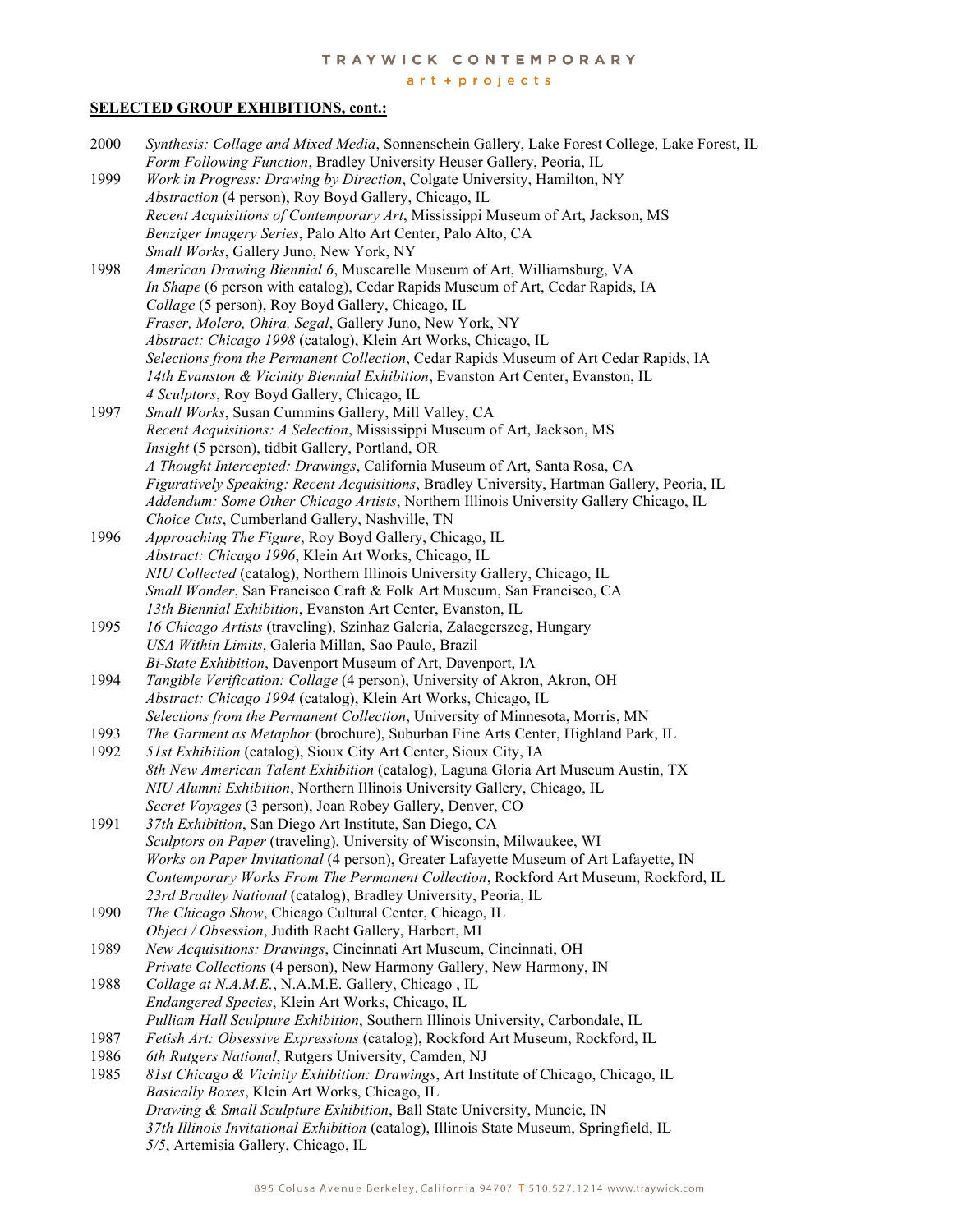$art + projects$ 

#### **SELECTED PUBLICATIONS:**

- 2017 Morris, Barbara, J*ohn Fraser & Steuart Pittman at Traywick Contemporary*, Art Ltd. March/April 2017, v. 11, no. 2. BLOUIN ARTINFO, *John Fraser's "Ecru" at Traywick Contemporary, Berkeley,* February 6, 2017 Hotchkiss, Sarah, *Two Solos at Traywick Contemporary Bound By More than Just Quiet Grace,* KQED Arts. February 2, 2017 2016 Barilleaux, Rene Paul, *Assemblage & Sculpture*, Brochure Essay, *ART*MATTERS 16: John Fraser, McNay Art Museum, San Antonio, September 28, 2016-January 8, 2017 Williams, Lyle W., *Collages*, Brochure Essay, *ART*MATTERS 16: John Fraser, McNay Art Museum, San Antonio, September 28, 2016-January 8, 2017 Bridges, Steven L., essay for *New American Paintings #125*, August/September 2016 2015 Dluzen, Robin, *John Fraser at Zolla / Lieberman Gallery*, Visual Art Source Newsletter. May 8, 2015 Dallas, Ben, *On John Fraser's Camera Works*, Essay for Material Witness, John Fraser Photographs, Volume I, Blurb Creative Publishing Service Dallas, Ben, *Interval & Ratio*, Brochure Essay, Zolla / Lieberman Gallery, Chicago 2013 Jones, Michelle, *Geometric Shapes Invoke Memory, John Fraser at Cumberland Gallery*, The Tennessean, Sunday, April 21 Portfolio/Visual Arts, P. 12E Nolan, Joe, *John Fraser at Cumberland Gallery, Nashville*, Critical I, Nashville Arts Magazine, May 2013, P. 98 2012 Pittman, Steuart, Brochure Essay, "John Fraser, Selected Works, 1991-2012," Draewell Gallery, Judson University, Elgin, IL, October 2012 2011 Waltemath, Joan, "Art=Text=Art curated by Elizabeth Schlatter," The Brooklyn Rail, Reviews, ArtSeen Next Section, October Issue. Schlatter, N. Elizabeth, " $(Art + Text)$  x Change = Art: Or, How To Read An Artwork With Your iPhone", On-line Catalog Essay for "Art = Text = Art", 2011, University of Richmond Museums. www.artequalstext.com Zabrodski, Sarah, "On John Fraser", On-line Catalog Essay for "Art = Text = Art", 2011, University of Richmond Museums. www.artequalstext.com Ullrich, Polly, "Mapping the Contemporary Sublime," Restraining Order; John Fraser : Work in Mixed Media, 1991-2010. Monograph Essay © 2010 ISBN 978-14507-0098-6 Keiter, Ellen. "Drawing Conclusions," Online Catalog Essay; Abstraction on Paper: Drawn/Taped/Burned, Katonah Museum of Art, Katonah, NY. Online Catalog, www.aboutdrawing.org/drawntapedburned del Rivero, Elena. "On John Fraser," Online Catalog Essay; Abstraction on Paper: Drawn/Taped/Burned, Katonah Museum of Art, Katonah, NY. 2010 Viera, Lauren, *John Fraser at Roy Boyd Gallery*, Chicago Tribune, February 26th, 2010, On The Town (S-5, P. 8). Drew, Spencer, *Object Lesson: John Fraser at Roy Boyd Gallery*, New City ART, January 25, 2010 2009 Baroff, Jill, *New York, New Drawings 1946-2007*, Catalog Essay on John Fraser, Museo de Arte Contemporaneo Esteban Vicente, Segovia, Spain.  *Nueva York. El papel de las ultimas vanguardias.* Romualdo, Ana San, Las Vanguardias Sobre Papel de la Coleccion Kramarsky. *en el Esteban Vicente*, El Adelantado De Segovia Newspaper, February 29, 2009. Alvarado, Carlos, *Por Primera Vez Desde Nueva York*, Nortecastilla Newspaper, Segovia, February 28, 2008 Claus, Elisabeth, *What Time Can Tell, Papier=Kunst 6*, Catalog Essay, Neuer Kunstverein, Aschaffenburg, Germany. Artner, Alan, *John Fraser at Roy Boyd Gallery*, Chicago Tribune, September 12, 2008, On The Town (S-7, p. 13). Wirth, Steven, *Profile of the Artist: John Fraser*, New City Newspaper, September 11, 2008 (P. 13, Art Section). Isaacson, Philip, *John Fraser at James Patrick Gallery*, Portland Press Herald, Maine Sunday Telegram, August 31. Buchen, Margaret, catalog essay, *Harper College 40th Anniversary Invitational Exhibition*. Palatine, IL. 2007 Artner, Alan, *John Fraser at Roy Boyd Gallery*, Chicago Tribune, July 27, 2007, On The Town (S-7, P. 13). Yood, James, *John Fraser at Roy Boyd Gallery*, Artforum Magazine, November 2007 (p. 372). Lopez, Ruth, *John Fraser at Roy Boyd Gallery*, TimeOutChicago, Art & Design, August 2-8 (p. 68). Finch, Richard & Rives, Veda, *Marks from the Matrix, Normal Editions Workshop at ISU*. ISBN 978-0-9795884-0-2. Artner, Alan, *John Fraser at I-Space*…Chicago Tribune, February 16, 2007 (Section 7, P. 13). Ullrich, Polly, *John Fraser: In Reserve at I-Space*, Chicago, brochure essay, January 27-February 24, 2007. Mullarkey, Maureen, *Abstract Jewels of Modernism, In Context: Collage & Abstraction at Pavel Zoubok Gallery*, The New York Sun, June 7, 2007 (Arts & Letters). Heise, Rudiger, *Papier-Variationen*, at Galerie Renate Bender, Munich Germany. Applause! Magazine. 2006 Mullarkey, Maureen, *Gallery Going [The New Collage at Pavel Zoubok Gallery]*, The New York Sun, June 29, 2006. Ullrich, Polly, *Material Difference: Soft Sculpture and Wall Works*, exhibition catalog, exhibition wall-text.
- 2005 Nugent, Bob, *Imagery, Art for Wine*, (forward by Donald Kuspit).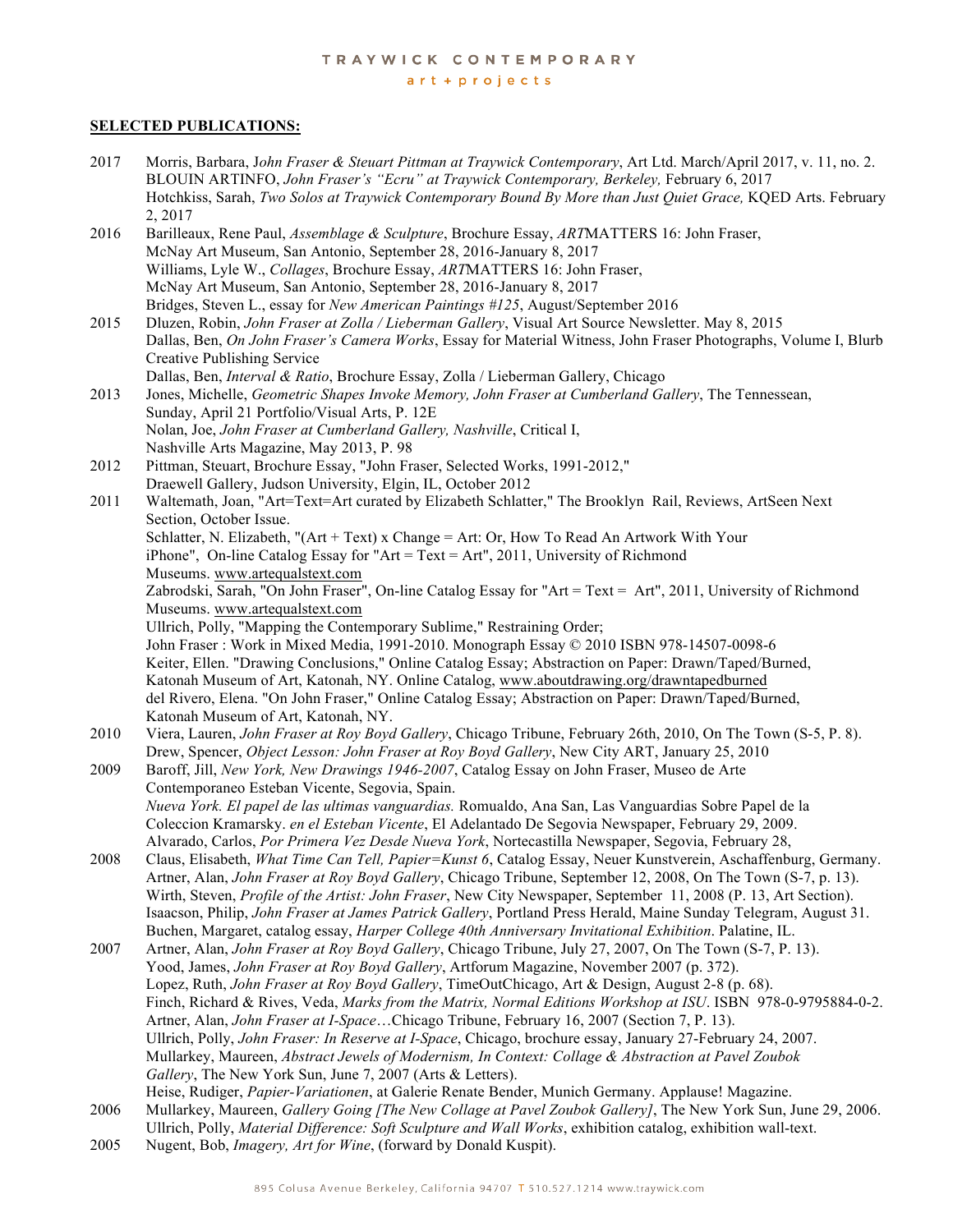$art + projects$ 

#### **SELECTED PUBLICATIONS:**

- 2005 Artner, Alan, *Fraser's Rigor is Captivating*, Chicago Tribune, February 18, 2005, (Friday Section).
- 2003 Artner, Alan, *…While John Fraser Shines*, Chicago Tribune, August 8, 2003, (Friday, Section 7, P. 15). Doe, Donald B. *Measure for Measure, John Fraser at Mills Gallery*, Central College, Pella IA, Brochure Essay. Camper, Fred, *Critics Choice*, The Chicago Reader, July 25, 2003, (Section 2, P. 28). Walker, Hamza, *Visual Literacy: John Fraser's Collages 1994-2002*, Catalog Essay, 2003, ISBN 0-9727266-0-8.
- 2001 Artner, Alan, *Fraser returns to intense process*, Chicago Tribune, December 7, 2001, (Friday, Section 7).
- 2000 Artner, Alan, *Its Taken 15 years, but Exhibit is Top Drawers*, Out of Line, Chicago Cultural Center, Chicago Tribune, May 2, 2000, (Tempo 2, Section 5).
- 1999 Barilleaux, Rene Paul, Brochure Essay, "Work In Progress Drawing by Direction," Colgate University, Dana Arts Center, Hamilton, NY, 4-person Exhibition, October 1999.
- 1998 Brunetti, John, *Uncommon Equilibrium*, Brochure Essay, John Fraser at the Elmhurst Art Museum, February, 1998. Doe, Donald B., *In Shape*, catalog essay, Cedar Rapids Museum of Art, December 1998.
- 1997 Gragg, Randy, *Body And Droll; Insight at tidbit Gallery*, The Oregonian (Portland), July 25, 1997, (Visual Arts, p. 64).
- 1996 Meyer, Jerry D., *NIU Collected*, catalog essay, NIU Alumni in Chicago Area Collections, June/July 1996. Swartz, Mark, *Approaching The Figure, Roy Boyd Gallery*. The Chicago Reader, June 21, 1996, (section 1, p. 28).
- 1995 Schleifer, Kristen Brooke, *John Fraser at Roy Boyd Gallery*, Dialogue Magazine, January/February 1995. Camper, Fred, *John Fraser at Roy Boyd Gallery*, The Chicago Reader, September 22,1995, (section 1, p. 30).
- 1994 Muster, Michael, *John Fraser at Roy Boyd Gallery*. The New Art Examiner, November 1994. Connors, Thomas, *John Fraser at NIU Art Gallery*, Sculpture Magazine, January/February 1994.
- 1993 Yood, James, *The Art of John Fraser*, brochure essay, NIU Art Museum Gallery in Chicago, October 1993.
- 1992 Morrin, Peter, *51st Exhibition, Sioux City Art Center*, catalog essay, Sioux City, Iowa, 1992.
- 1991 Artner, Alan, *John Fraser at Roy Boyd Gallery*, Chicago Tribune, January 11, 1991, (section 7, p. 53). Krugel, Mitchell, *Chicago Goes Abstract in January*, The International Fine Art Collector, Volume I, 3, January 1991.
- 1990 Artner, Alan, *Conflicting Agendas Hobble The Chicago Show*, Chicago Tribune, May 6, 1990 (Art Section 13, p. 14). Findsen, Owen, *Collages Demand Viewers Take Time...*, John Fraser at Miller Gallery, The Cincinnati Enquirer, May 13, 1990.

O'Hara, Catherine, *John Fraser at Miller Gallery*. Dialogue Magazine, July/August 1990, (p. 23).

#### **GRANTS, AWARDS & RESIDENCIES:**

- 2015 Hafnarborg, The Hafnarfjordur Centre of Culture & Fine Art Artist Residency, Hafnarfjordur, Iceland
- 2014 Illinois Arts Council IAS Artist Project Grant
- 2011 Illinois Arts Council IAS Artist Project Grant
- 2010 YADDO, Artist Residency, Saratoga Springs, NY
- 2007 Robert M. MacNamara Foundation Residency, Westport Island, ME
- 2006 Bemis Center for Contemporary Arts Residency, Omaha, NB
- 2005 Illinois Arts Council Special Assistance Grant
- 2004 Normal Editions Workshop / Illinois Arts Council Print Project Grant
- 2003 Robert M. MacNamara Foundation Residency, Westport Island, ME
- 2002 Illinois Arts Council Individual Artist Fellowship
- 2000 Illinois Arts Council Fellowship Finalist Award
- 1997 Illinois Arts Council Special Assistance Grant
- 1994 Illinois Arts Council Special Assistance Grant
- 1992 Arts Midwest / National Endowment for the Arts Regional Visual Arts Fellowship
- 1990 Illinois Arts Council Fellowship Finalist Award

#### **SELECTED COMMISSIONS AND PROJECTS:**

- 2011 Benziger Family Winery / Imagery Winery Artist Label Series Collection
- 2009 Artwork used for the book "Penury", the 5th collection of poetry by Myung Mi Kim (Prof. SUNY Buffalo). Published by Omnidawn / Independent Publishers Group.
- 2003 Benziger Family Winery / Imagery Winery Artist Label Series Collection
- 2001 Artworks used for the CD, "Flirting With Twilight", by Grammy Award Winning Artist, Kurt Elling. Blue Note Jazz.
- 1995Benziger Family Winery / Imagery Winery Artist Label Series Collection